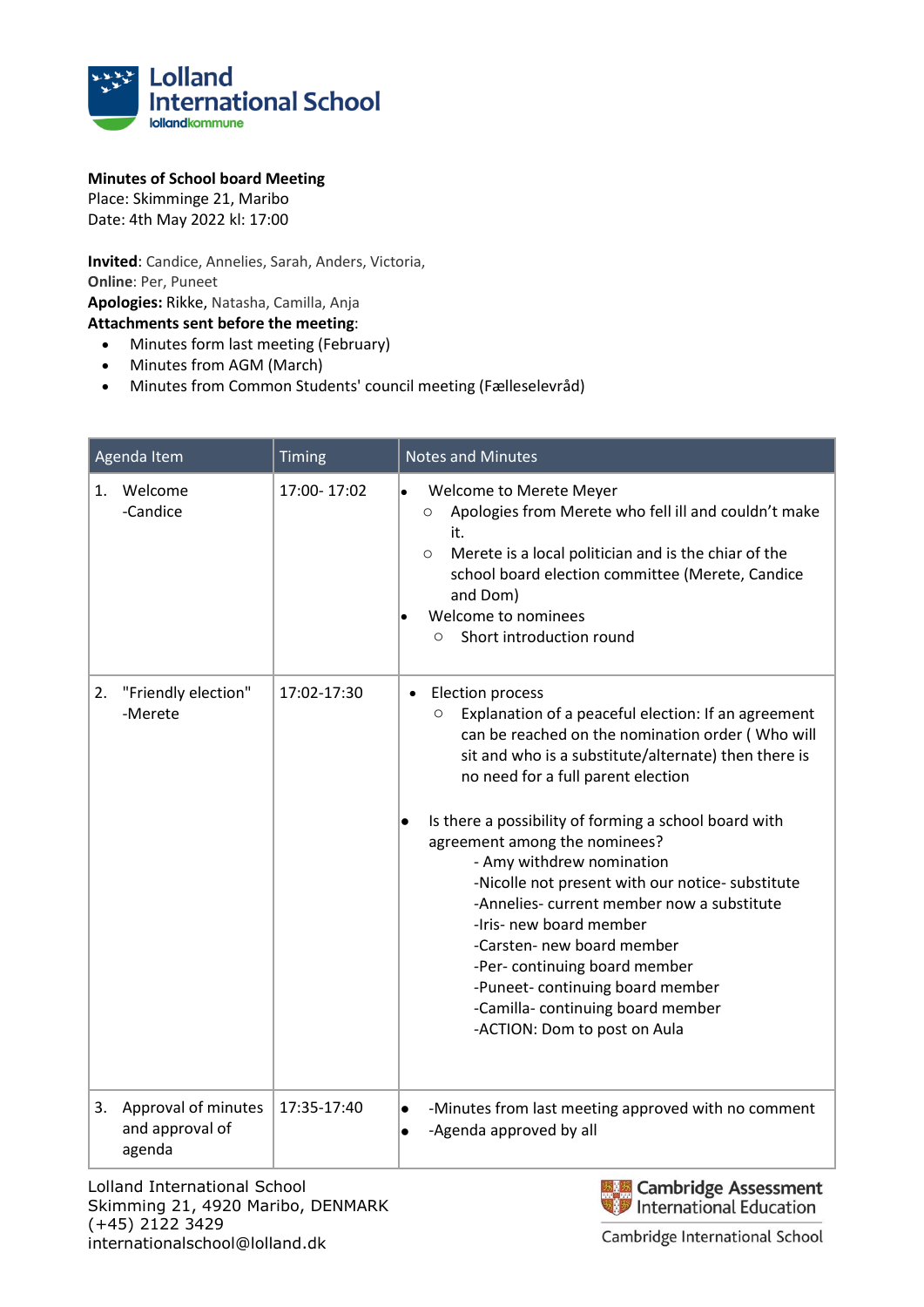

|    | -Candice                                             |             |           |                                                                                                                                                                                                                                                                                                                                                                                                                                                                                                                                                                                                                                                                                                                                                                                                                                                                                                                                                                                                           |
|----|------------------------------------------------------|-------------|-----------|-----------------------------------------------------------------------------------------------------------------------------------------------------------------------------------------------------------------------------------------------------------------------------------------------------------------------------------------------------------------------------------------------------------------------------------------------------------------------------------------------------------------------------------------------------------------------------------------------------------------------------------------------------------------------------------------------------------------------------------------------------------------------------------------------------------------------------------------------------------------------------------------------------------------------------------------------------------------------------------------------------------|
| 4. | News from chair and<br>principal<br>-Dom<br>-Candice | 17:40-17:50 | $\bullet$ | News form Dom<br>2x teacher jobs open- applications closed on<br>O<br>Sunday. 73 application, 12 invited to 1 <sup>st</sup> round<br>interview<br>Hansebelt commerce group - visit cancelled due<br>$\circ$<br>a change in priorities due to the war and energy<br>crisis in Germany<br>Spring School- 5 children started in April. Things<br>$\circ$<br>going well<br>Rotary club visited in April with 30+ members<br>$\circ$<br>Ministry of Education and the Department for<br>$\circ$<br>Quality in teaching (UVM/STUK) visitied in April<br>Maribo Gym staff visiting tomorrow<br>$\circ$<br>Lolland Kommune Children and School<br>$\circ$<br>committee(BSU) -politicians meeting at the<br>school. Agenda focus on LIS, discussing future<br>expansion, exams model, among other things<br>Planning for open day/welcome event 27th<br>O<br>August<br><b>News from Candice</b><br>Candice will step down from the board at the end<br>$\circ$<br>of June due to the family moving abroad for work |
|    |                                                      |             |           | Parent question/request to review policy regarding smart<br>watches<br>Policy in question is the ICT Acceptable Use Policy<br>$\circ$<br>which states that personal communication<br>devises (defined as mobile phones and smart<br>watches) will be colled by teachers at the<br>beginning of the day and returned at the end of<br>the day.<br>Reasons were written and presented to the<br>$\circ$<br>board<br>Discussion and input from the board (parents,<br>$\circ$<br>teachers and students)<br>Proposal for a trial period.<br>$\circ$<br>Vote held- policy will make a distinction about<br>$\circ$<br>fitness and smart watches, eg: counting steps or<br>capable of connecting to a SIM or internet.                                                                                                                                                                                                                                                                                          |

Lolland International School Skimming 21, 4920 Maribo, DENMARK (+45) 2122 3429 internationalschool@lolland.dk



٦

Cambridge International School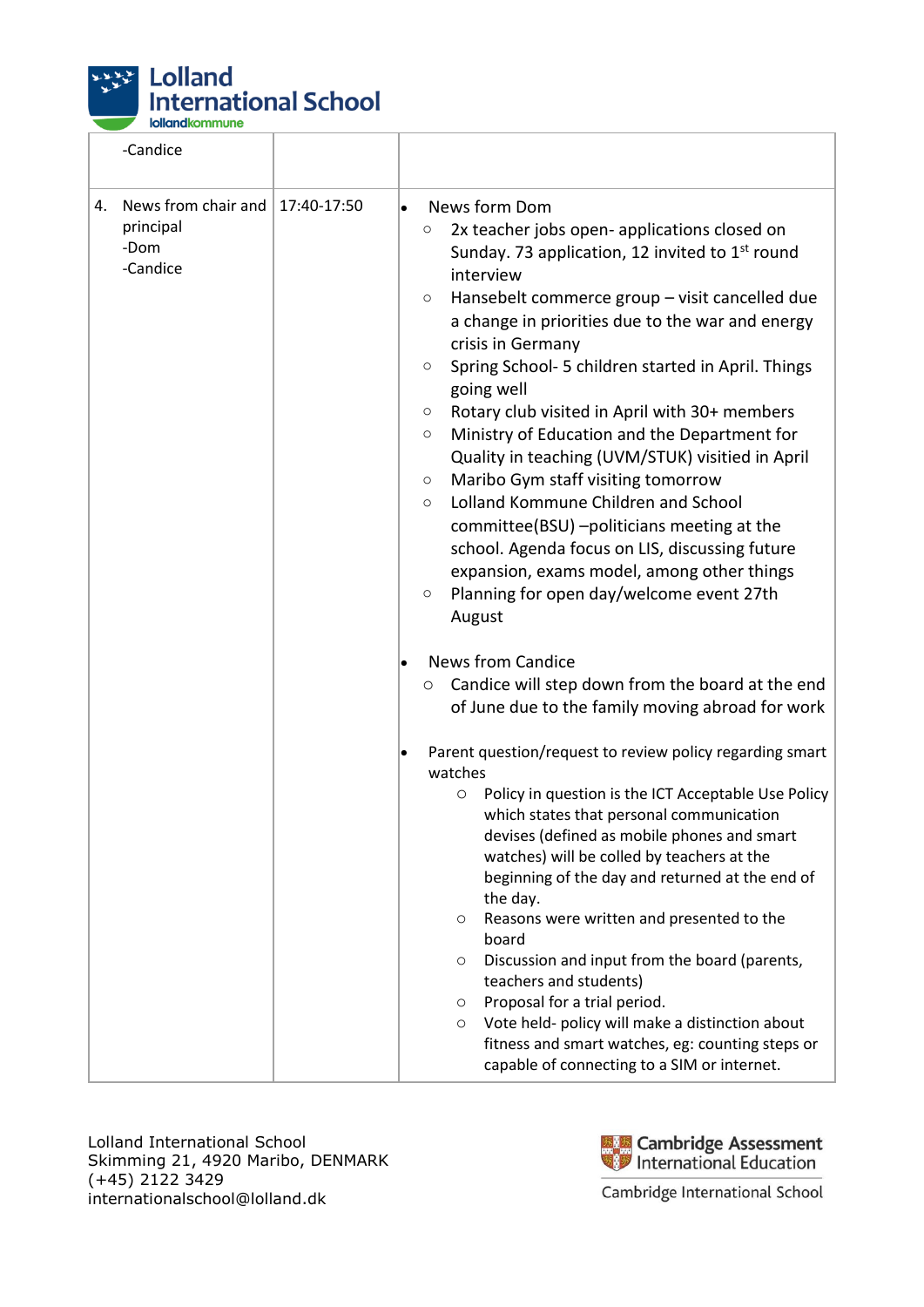

|                                                      |             | Watches which connect to a SIM or the internet<br>$\circ$<br>and/or capable of receiving call/sms are to<br>continue to be collected.<br>Policy to be reviewed again in 12 months<br>$\circ$<br>ACTION- Dom to contact the parent and to post<br>$\circ$<br>update on Aula                                                                                                                                                                                                                                                                                                     |
|------------------------------------------------------|-------------|--------------------------------------------------------------------------------------------------------------------------------------------------------------------------------------------------------------------------------------------------------------------------------------------------------------------------------------------------------------------------------------------------------------------------------------------------------------------------------------------------------------------------------------------------------------------------------|
| <b>Student Council</b><br>5.<br>-Victoria<br>-Anders | 17:50-18:00 | Report from LIS student council meeting and Lolland<br>Kommune student council meeting (attached)<br>Common event for all students in grade 5 for the<br>$\circ$<br>11 <sup>th</sup> May in Nakskov<br>We do not have many Grade 5.<br>$\circ$<br>Past application date but still a chance.<br>$\circ$<br><b>ACTION- Dom and Anders to work it out</b><br>$\circ$<br>tomorrow<br>Also a LIS picnic day is being planned by thte<br>$\circ$<br>student council to involve food sharing                                                                                          |
| 6. Follow up form AGM<br>- Candice                   | 18:00-18:15 | Feedback from the board<br>A useful meeting<br>$\circ$<br>A very good turn out from parents<br>$\circ$<br>Positive outcome<br>$\circ$<br>Some of the requested changes at SFO have come<br>$\circ$<br>into effect<br>"A community that want to be a community"<br>$\circ$<br>More time in the classroom together<br>$\circ$<br>Invite student reps next time<br>$\circ$<br>ACTION: Complete principle document<br>O                                                                                                                                                            |
| 7. Planning for next<br>school year<br>-Dom          | 18:15-18:45 | Class groups<br>Currently 67 students, 52% group 1 and 48% group 2.<br>O<br>In August 88 confirmed- predict 90+<br>O<br>Some classes, eg: D and E, are full<br>O<br>Lessons and teachers<br>Changes to number of lessons per subject discussed<br>O<br>Next years class teachers<br>O<br>Question- how will the larger class sizes affect the<br>O<br>teachers? Very challenging dur to the differentiating.<br>Roles for the two new teachers<br>O<br>More English and Danish support lesson or 2 teacher<br>O<br>options next school year<br>Intern starting in October<br>O |

Lolland International School Skimming 21, 4920 Maribo, DENMARK (+45) 2122 3429 internationalschool@lolland.dk



Cambridge International School